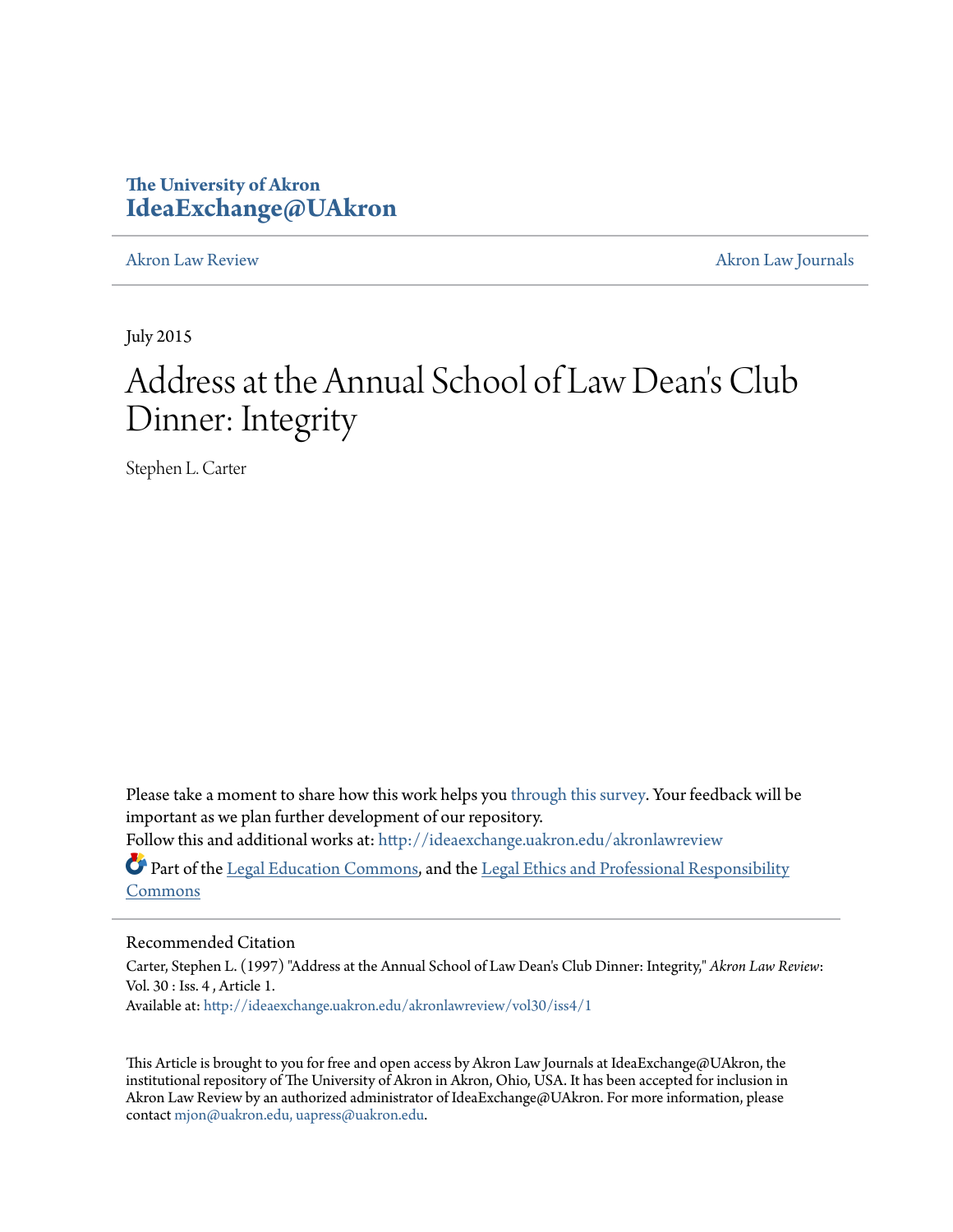# **ADDRESS AT THE ANNUAL SCHOOL OF LAW DEAN'S CLUB DINNER: INTEGRITY**

## **by**

# **STEPHEN L. CARTER\***

I would like to begin by saying how very pleased I am to be here for the Dean's Club Dinner, especially celebrating the 75th anniversary of the University of Akron School of Law. Someone is speculating today that this school may have a higher proportion of its graduates sitting on various courts than I suspect any law school in the country. That's a marvelous achievement and suggests that something very important is going on in the classrooms here. Students are learning the law; not simply being instilled with the love of learning, but are also learning a kind of moral thoughtfulness; a particular attitude toward law, toward people, and toward the world. That is the kind of attitude we hope that we would see in a judge.

I mention all of this because the subject this evening is going to be integrity; a vital attribute for a judge to have. I'm going to actually talk about integrity and politics, given this recently concluded election season. I thought it would be a good topic. The dean was kind enough to mention that I was a law clerk for the late Supreme Court Justice Thurgood Marshall, not only a great judge, but a great human being-and one of the great after dinner speakers of all time. Judge Marshall could keep a crowd enthralled by simply telling his stories and jokes for half an hour or forty-five minutes. I'm not such a good storyteller and I don't tell jokes well; all my jokes in any case are lawyer jokes and this may not be the right audience to share them with. Besides, you have probably already heard them before. Instead I'm talking about integrity and politics, why we have as little of it as we do, and what we can do to get more.

I want to begin in this electoral season with a story from my own experience. Although I am a law professor-and as a law professor it's hard for me to believe this is my fifteenth year of teaching law-in an early incarnation I was actually a politician. I ran for office, successfully I might add, when I was elected Secretary of the student council of Alice Deal Junior High School in Washington, D.C. This election was held in April of 1968-you can look it up. I mention that because in this election, something very interesting occurred. You see, to run for office at Alice Deal, you first had to sign-up. Once you signed up there was an assembly. The whole school would get together (actually, this being a typical Washington public school, you couldn't fit all the students in the auditor-

<sup>\*</sup> William Nelson Cromwell Professor of Law, Yale Law School. B.A., Stanford; J.D., Yale.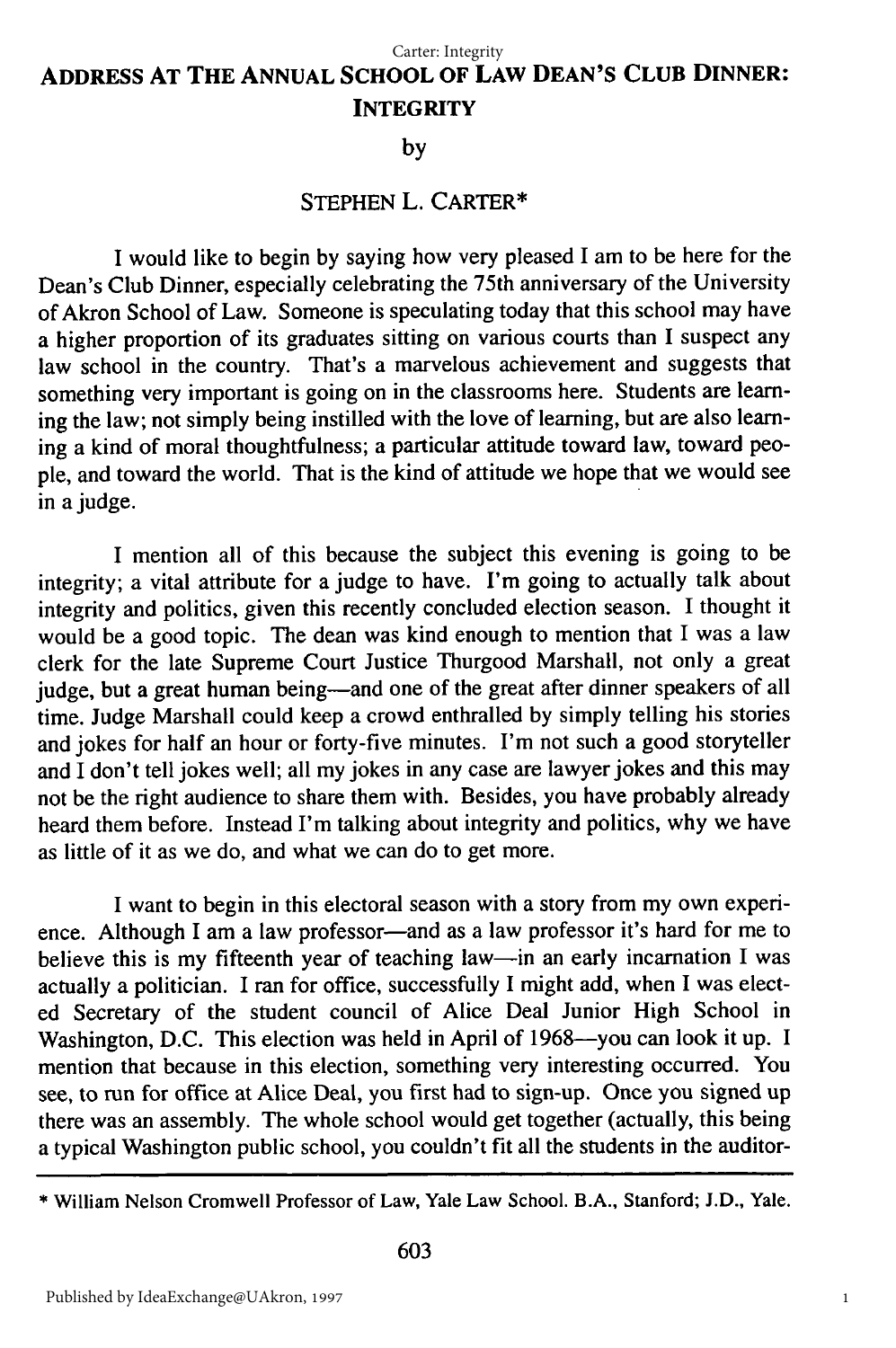ium so you had two assemblies). First, you had the seventh and eighth grade, then I think the ninth grade. In any case, each candidate for office was called upon to address the student body. We gave our campaign speech only once. Well, twice. Once to each group, and then they voted. What makes this interesting to me is that the speeches were censored before you could give your campaign speech. It had to be approved by Mrs. Tiptree-I'm going to call her Mrs. Tiptree--who taught Algebra. She was the terror of Alice Deal Junior High School. She was a wonderful teacher. She was wonderful in part because you knew what might happen to you, or at least you heard rumors of what might happen to you, if you did poorly in her classroom. She was the kind of teacher we all need more of.

So you would take your speech to Mrs. Tiptree and she would read it or ask you to deliver it and then she would correct your grammar and spelling. Why you should correct spelling in a speech that was going to be delivered orally, I didn't know, but she would do that, and then she would correct the substance of your speech. She would take out any comments about the principal or any teacher, and she would take out all references of any kind whatsoever to your opponent. You could only talk about yourself and what you wanted to do. You couldn't attack anybody, or criticize the school.

Now, you might think that this makes for very bland and coldless elections, but in fact it forced the candidates to come up with clever schemes to make their speeches memorable. My own opponent came up with a scheme which terrified me. I thought surely I'd lost the election, because she began her speech by saying "Will all of you please move forward in your seat three inches." "Thank you. Would all of you please move back three inches, thank you." She said, "My campaign slogan is 'let's work together,' and I've just shown you how working together we've just cleaned five hundred seats in the auditorium." She said that and everyone was on their feet. They loved it, and I was chagrined. It was terrible.

Worse still, even though we weren't allowed to do personal attacks, her boyfriend started a vicious whispering campaign against me. It was the Alice Deal Junior High School version of negative campaigning. He said I shouldn't be elected Secretary because I was a boy. I was a boy and it was a girl's job. He said this to me, in fact, in an effort to persuade me to withdraw from the election. It was also whispered around the junior high school as well, and that was about as vicious as it got.

When you look at Paul Estaff, you feel a little bit nostalgic for those days. It's not so much that I believe in censorship, but it was kind of nice to have a campaign where nobody made any personal attacks. Now, it's true that we weren't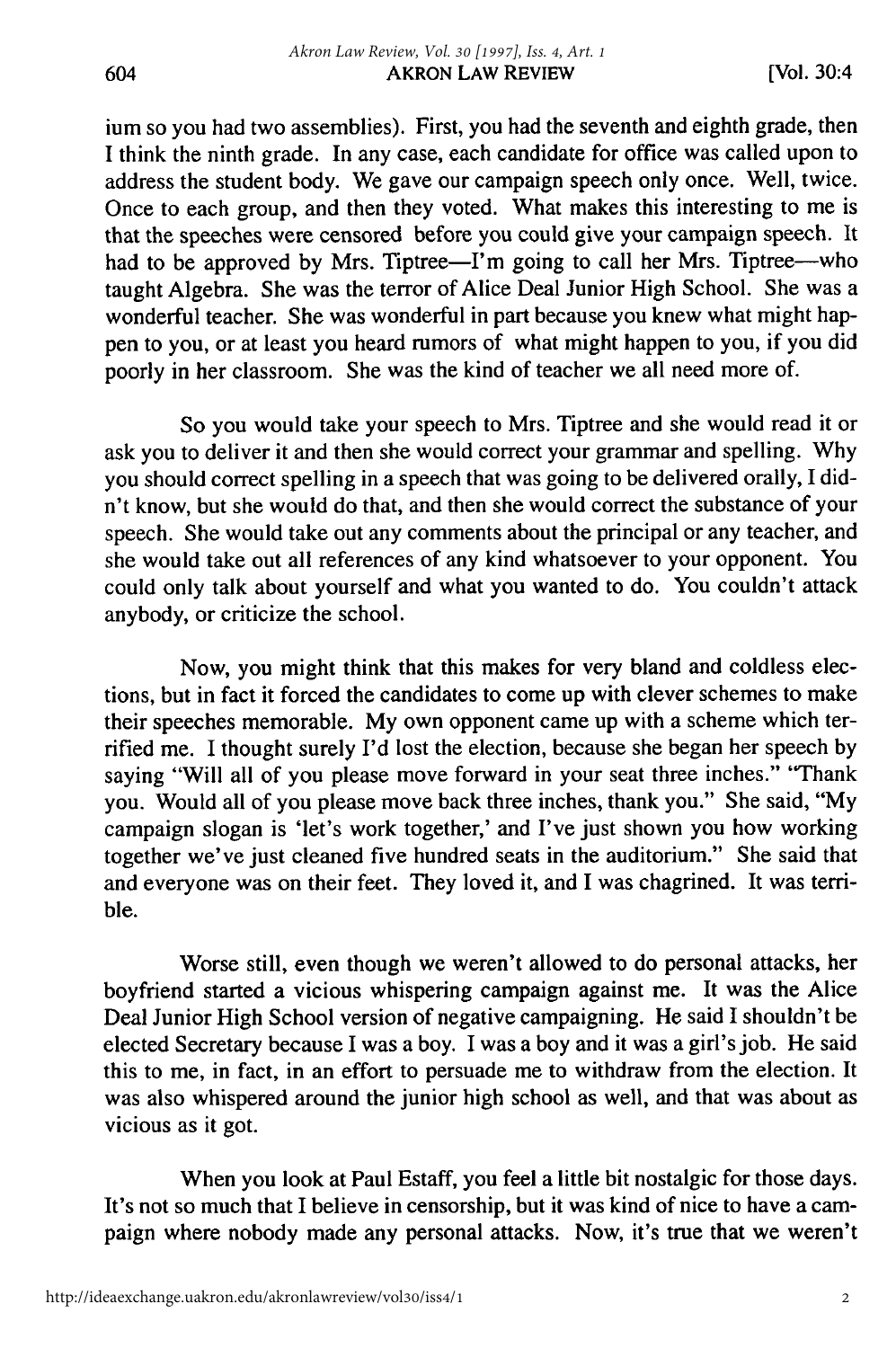## INTEGRITY Carter: Integrity

allowed to make personal attacks, and it's true that they would be deleted from our speeches. But actually, we were just told that such references would be deleted from our speeches. I don't think anybody actually tried to make any in the first place. We were the kind of kids who would simply follow the rules. If the rule was "no comments about your opponent," we didn't try to slip any in.

When then, you look at politics today, you say "Gee, there is all this negativity, all these attack ads." As many of you no doubt are aware, in New Jersey it became so big that the three major newspapers this year declined to endorse either candidate. When I look back on those vanished days at Alice Deal Junior High School thirty years ago, I find myself very often wishing that there were some entity out there that had the authority to make politicians stop yelling at each other and start talking instead about what they plan to do.

Then I realized that there is of course an entity with the power to censor political speeches, an entity from whose verdict there is no appeal. That entity is us, the voters. You see, we complain very often about the lack of integrity in politics on a variety of levels. But in a democracy, we get pretty much the government we earn. We can't reasonably expect, although we may hope, that the people we elect to represent us are going to have stronger moral scruples than we are able to demonstrate in our own lives. We look at the political world and we see people who we think will do anything to win. We see people we think will slash and burn, or will lie and cheat, or whatever the case may be. We are only looking in the mirror.

Don't misunderstand me. I'm not suggesting that we as voters are bad people, only that we're all human. We have human weaknesses that we sometimes indulge, and when those weaknesses show up larger than life through the politicians we see on television, the weaknesses themselves are also exaggerated until they fill the screen.

And therein lies the tale. You see, America, in my judgment, is in a crisis of integrity. A crisis in the sense that we as adults insufficiently model in our own behavior the kinds of moral lives we want our children to live. I don't hold myself out as the exemplar of integrity. I'm as much to blame as anyone else. But I think it's a crisis because I worry that too many of our children are growing up looking at an adult world in which winning seems to be the most important thing. At the risk of sounding a little bit too mundane, as adults we behave as though winning is not only the most important thing, but that rules themselves are remotely unimportant obstacles to be overcome, rather than guidelines for our lives.

Let me illustrate with a very simple story. I am a sports fan. In particu-

**19971**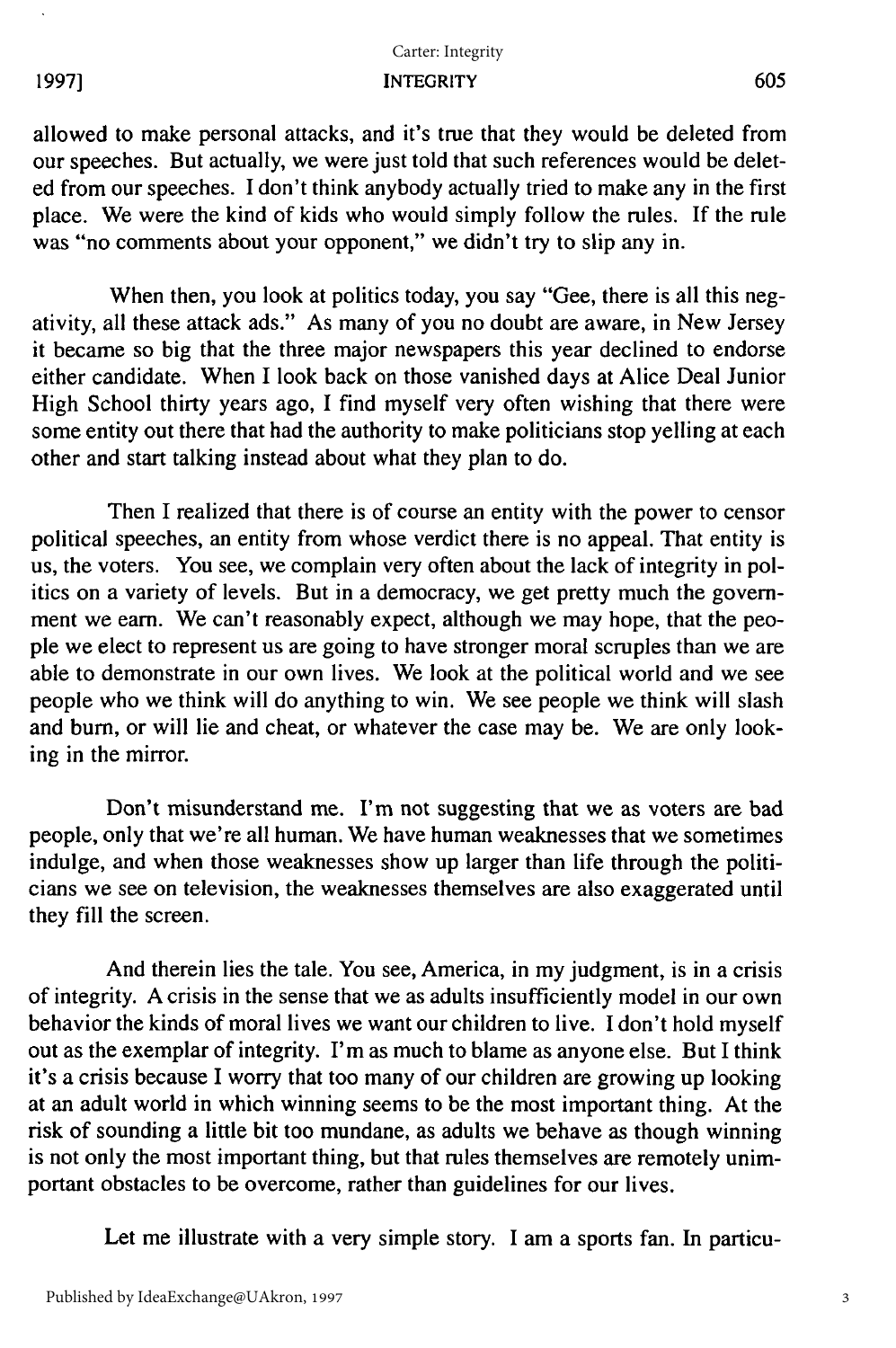lar, I'm a big football fan. This is an enormous puzzle to my children. They don't understand what it is that I do on the sofa all afternoon on Sundays. You see, it's a very nice system we have. I go to church, come home from church, change my clothes and turn on the television. From 1:00 to 4:00 there is a football game, and from 4:00 to 7:00 there is a football game. There's a dinner break from 7:00 to 8:00, and from 8:00 to 11:00 there is another football game. It's really a very nice system they have worked out for Sundays and I enjoy it immensely. My children think this is bizarre. But I try to be a good father to them. I think they should be introduced gradually to the mysteries of the adult world.

So one day a couple of years ago, I said to my children "All right, I'm going to explain to you what it is that daddy does every Sunday," and I sat them on the sofa with me to watch the football game. I felt I was really passing on the family legacy to my children. They sat there dutifully and tried to watch. One of the things I've discovered—and if you have children you know what I mean—is that you don't really understand anything clearly until you try to explain it to a child. That's when you learn whether you understand it or not.

So I'm explaining to them how a football game works, and I see something that I have seen in every football game I've ever seen in my life. I've seen a lot of them, but I never thought about its significance until I was sitting there with my children. For those of you who are not football fans I'll try to translate this into ordinary English. What happened was very simple. The quarterback, that's the fellow who throws the ball, threw the ball down the field to a receiver whose job, I should explain, is to catch the ball. Well, the receiver didn't catch the ball; the receiver dropped the ball. Now, the receiver knew he dropped the ball, the other team knew he dropped the ball, and I knew he dropped the ball-along with other millions of Americans who saw the slow motion instant replay. The announcer knew he dropped the ball because he pointed it out. The only person who didn't know he dropped the ball was the referee, and when the receiver saw that the referee couldn't tell whether he dropped the ball or not he, leaped up and celebrated as though he made a great catch, and indeed the referee ruled it a completed pass. As the receiver jogged back to the huddle in triumph, the announcer commented, for the benefit of the folks at home, "what a heads up play," meaning what a great job he'd done by intentionally fooling the referee.

I was nodding and saying "Yeah, it was a heads up play," and my children turned to me and said "But daddy, isn't he cheating?" I said, "What do mean cheating?" They said "Well, he dropped the ball and then pretended that he caught it." I said, "Well, no its not cheating exactly. You've got to understand the way the game works." I tried to explain that and you know, children are the most natural cross examiners in the whole world. My other child looked at me and said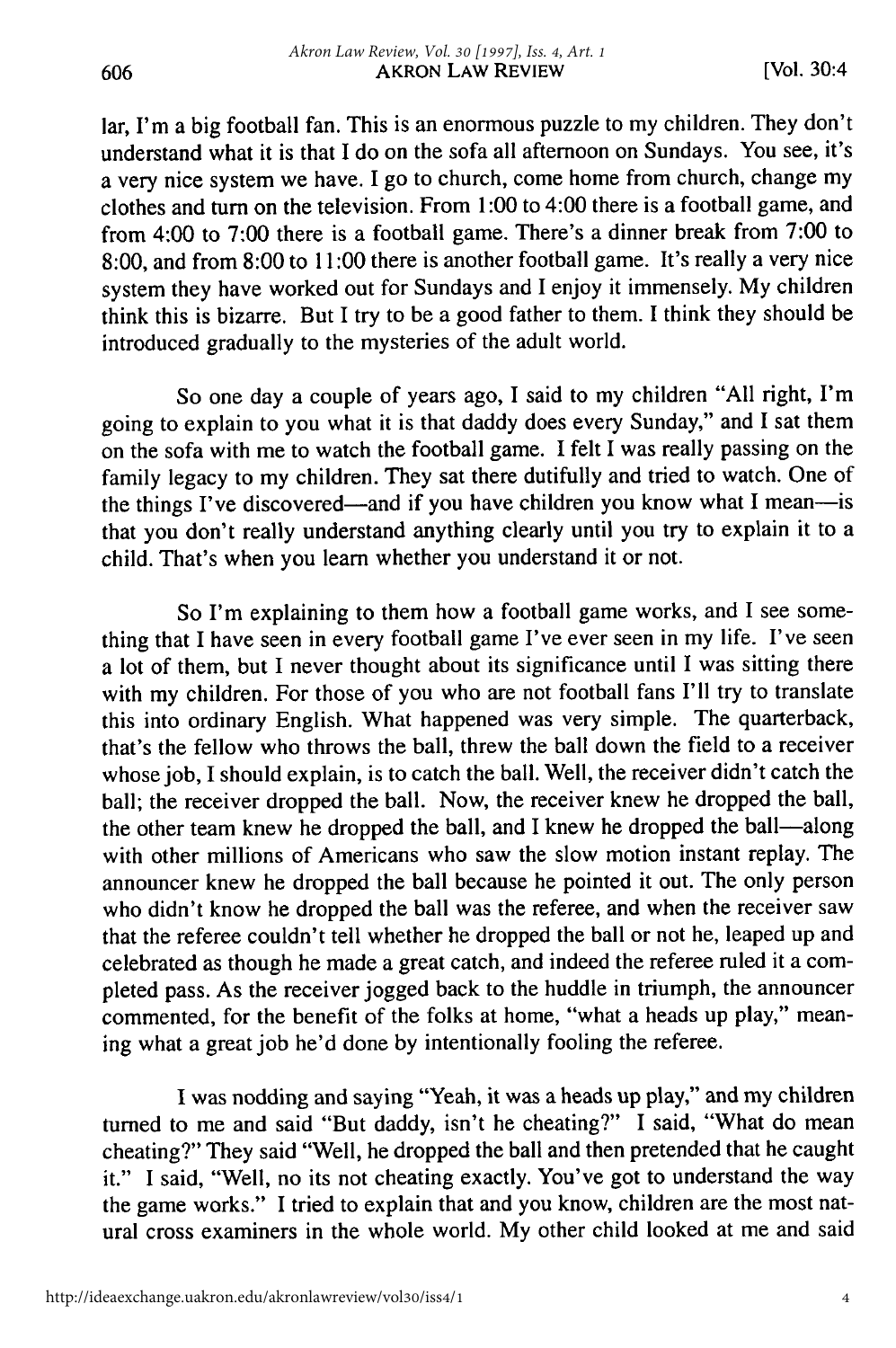**1997]**

"But daddy, he's lying." I said, "He's not lying exactly, it's he's just sort of pretending something happened that naturally happened."

I finally had to confess to my children, that yes indeed, he was lying and cheating. Not only was he lying and cheating but he was getting credit for it from the announcers who were commenting about such a good heads up play. He was a good team player who had done what he was expected to do. He was taking credit for an achievement he had not earned because that would help the team to win. That's what he was doing, and indeed in the ethic of the game, it might be unreasonable to expect that he would do anything else.

Imagine that after the referee ruled incorrectly that it was a completed pass, he had turned and he said, "Ah sir, I know you think I caught the ball but. **•. "** and gone on and told the story. Well, he wouldn't have made any friends that way. The referee would have been angry at being showed up publicly. His teammates would have been furious, the coach would have sent him to the end of the bench, and he probably would have been traded the next day. Most likely to the New York Jets. You see, the point is that he was only doing the right thing as long as he was willing to cut any comers, seizing the opportunity to prevail.

While I don't think that sports is a metaphor for American society, I do think it's a mirror in which we can often see ourselves. People cheer when football players cheat to win, and that's actually a pretty scary thing. Scary, but not as strange as we might think. In one national survey a couple of years ago, 70% of college students admitted to having cheated on an exam at least once. What's scary about that is not simply the sheer size of 70%, but that the students would admit it. When I was a college student, if I'd cheated on an exam (I've done a lot of things wrong, but not that particular one) I would have felt a little bit guilty about it. If a stranger called on my dorm room and said "I'm taking a survey. Have you ever cheated on an exam?" I think I might be tempted to deny it. I'm not sure that I would admit it. Evidently, these survey respondents found nothing shameful about it.

Just last year, the winner of the Ms. Virginia Beauty Pageant lost her title after it was discovered that she falsified the educational credentials on her résumé. Goodness knows that scarcely a month goes by that we don't read of some hapless Wall Streeter desperately trying to make the second ten million, going to jail for violating a variety of laws. Why? Because the rules are significantly less important than getting ahead. This is a vision that seems to permeate much of American society. And while there is nothing wrong with winning, I know, as a big believer in competition, that it does make it very difficult to teach children about the rules.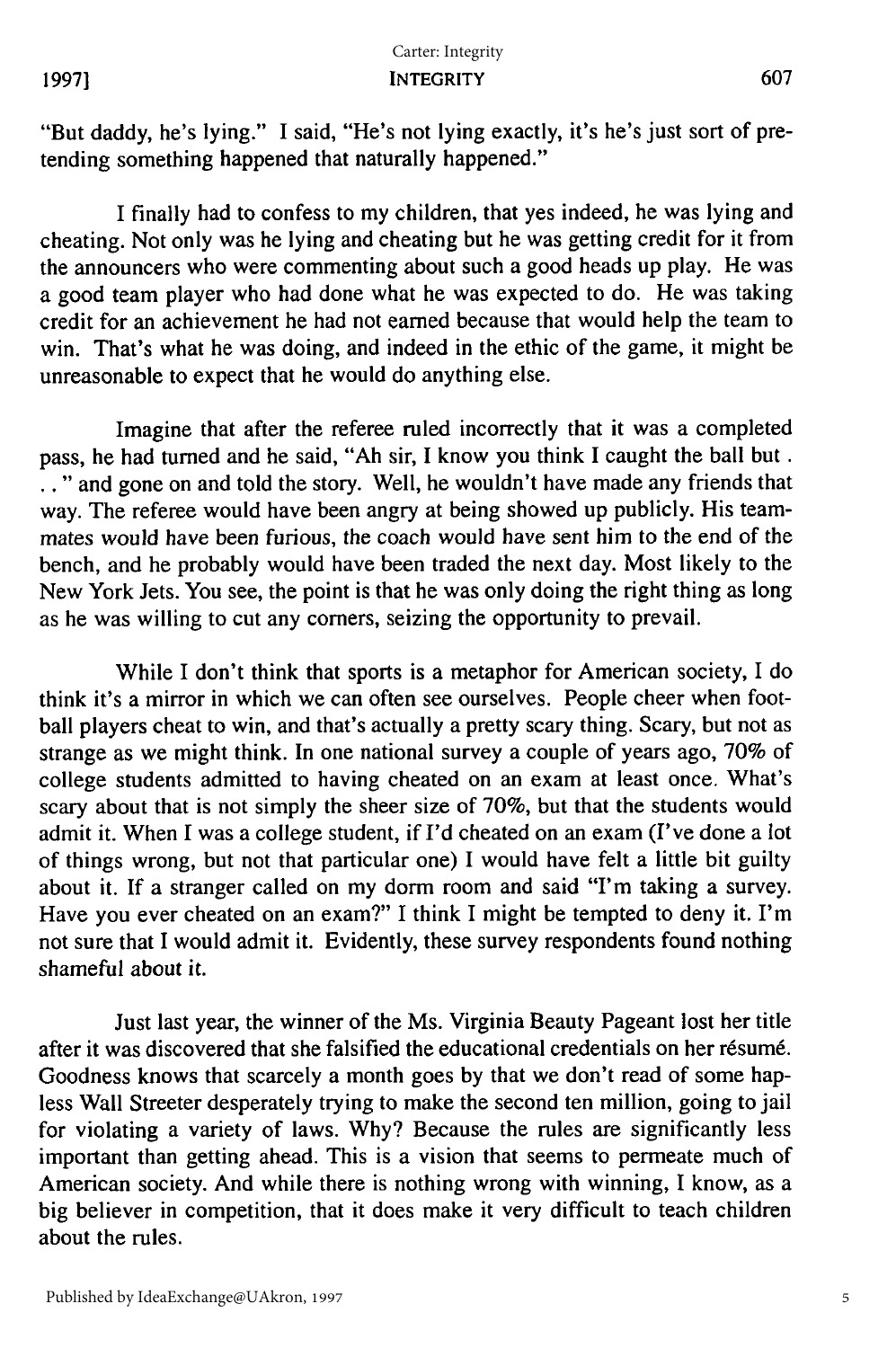Just think of the way we drive. Driving is a behavior that most of us engage in that has been studied relentlessly. In driving, people tend to treat the rules as suggestions. I don't know if you ever saw the movie Star Man with Jeff Bridges. It's about this fellow who's come down to Earth and he's learning about Earth's customs. A woman is teaching him to drive, and as they're driving down the street, they come to a yellow light and he goes zipping through it. She says "What are you doing, didn't you watch me?" He said "Of course I watched. I did exactly what you did. I figured it out. Red means stop, green means go, and yellow means go very fast." And that's the way we behave. All studies agree that we willingly and even gleefully exceed the speed limit, often honking furiously at those in front of us who refuse to go more than ten or fifteen miles above the speed limit. You know it's easy to do, you're in a hurry, you've got to get somewhere, you're running late, so of course you speed. Its only a kind of "recommended" speed, you see—a suggestion.

It's really kind of bizarre behavior if you think about it. How can we run a society this way? On one end, of course, we all agree with the agile proposition of criminal law that it would be intolerable to live in a society in which law is enforced perfectly. But is it really tolerable to live instead in a society in which the rules are more often taken as obstacles in our path that keep us from getting what we want?

This leads us back to politics. I mentioned that people complain about negative advertising. I can't stand the negativity of these campaigns, but the curious thing is that although we complain about it, we don't actually do anything about it. What I mean is this: You have two candidates in the campaign, and one of them is 100% with you on the issues, while the other is very much the other way. The one which is very much the other way runs a cleaner campaign, and the one that is very much with you on the issues runs a dirty campaign. It's really hard to say "Well, gee, I hate this negative campaigning so I'm going to vote against someone who agrees with me on the issues." But when you say "I'm going to vote for the person who agrees with me on the issues in spite of the dirtiness of the campaign," you're doing the same thing as the football player. We're saying what really matters is winning. That's far more important than anything else. Maybe sometimes that's true. Maybe there are some issues that are so important. Lying, cheating and stealing, being vicious in order to prevail, are useful traits to have on rare occasion. I myself am persuaded there are few such issues, if any. But maybe there are some. Even if there are, it cannot possibly be the case for every issue, and yet it is very rare that a voter will say, "I will punish with my vote a candidate with whom I otherwise agree for the nastiness of the campaign."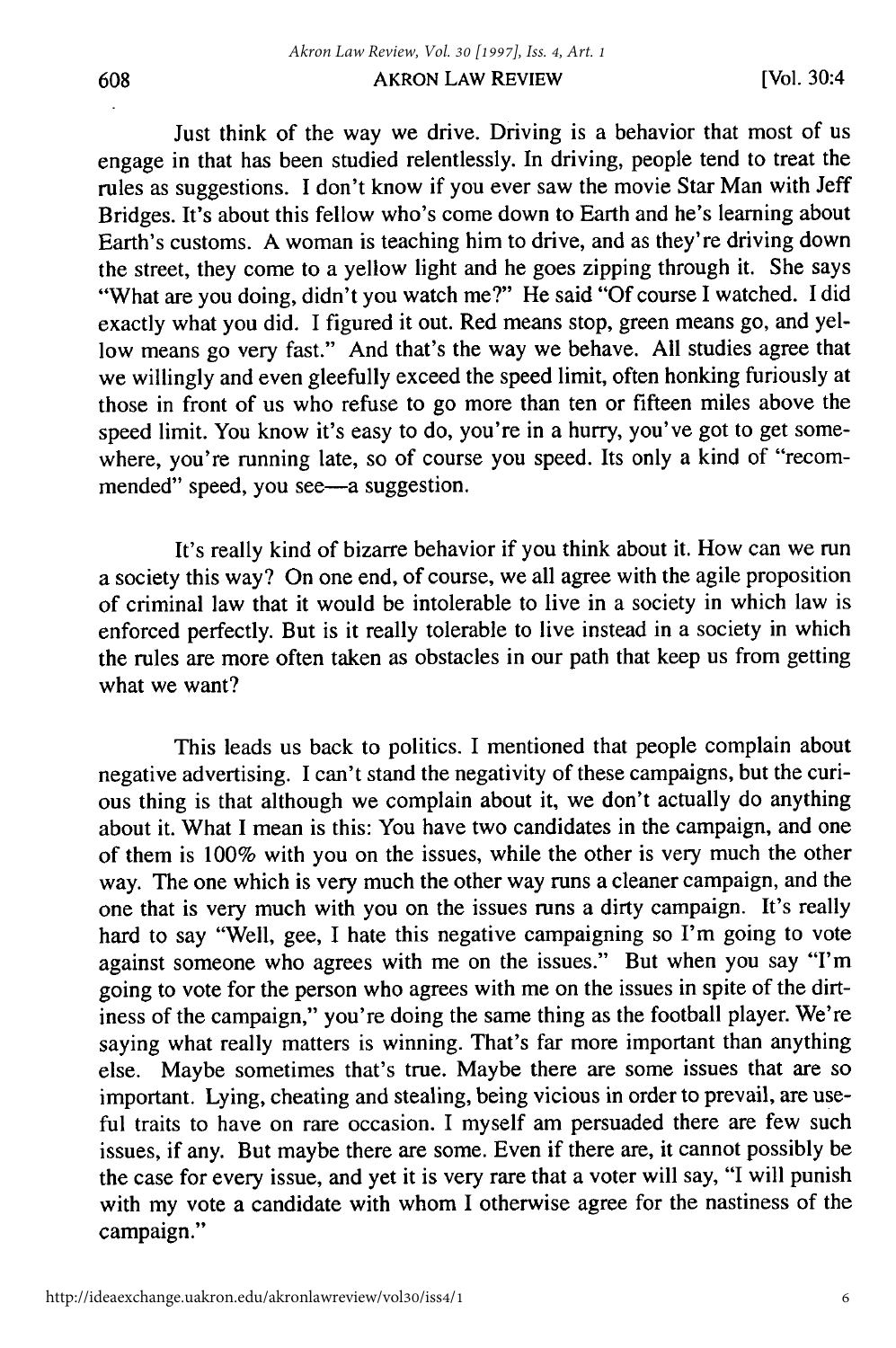#### Carter: Integrity

#### INTEGRITY

Sometimes voters cop-out. "I'm going to stay home." **"I'll** show them, I'm not going to vote this year." Well, that doesn't affect anybody. That's just kind of pretentious. It effects no change. You punish with your vote not when you refuse to vote at all, but when you vote the other way. I confess that for me personally, it would be an enormously difficult thing to do—to vote against a candidate with whom I agreed on the issues, just to punish him or her. Yet, I have to find strength in myself occasionally to do that because if we voters won't, we're playing the same game; we're saying that what really matters is only that me and my issues prevail.

You might be asking by this time what has all this to do with integrity, besides from the fairly obvious surface point that I'm talking about lying and cheating. I think that one of the solutions to what I see as a crisis of integrity is for all of us to try to gain a richer understanding of integrity and look for occasions in our own lives—public and private—to put it in effect.

I want to talk for a minute about integrity as a concept and then go back to politics. If you look at the surveys, voters will tell you again and again the number one issue is character: we care about the integrity of the candidate. I think we believe it, I think we mean it, I think we're sincere about it; the only trouble is, what does integrity actually mean? If you turn to the dictionary, you'll find a phenomenally unhelpful definition. The dictionary will say something like this: "Integrity is living by a consistent set of principles, and inter and outer life that cohere," or something like that. I don't know what it means to have an inter and outer life cohere, and you'll find that in a lot of dictionaries. But I do know what it means to live by a set of principles, and that's not the same as integrity. Not by itself. A mass murderer who thinks mass murder is great is living according to a set of consistent principles, but when we say we want integrity in our politics, I don't think that's what were talking about. Integrity is a deeper concept.

What's interesting about trying to track integrity to its roots is that philosophy, for the last couple of hundred years, has largely ignored the subject. It pops up from time to time, but never sustains subject. The people who studied integrity to death are theologians. And theologians have studied integrity to try to resolve a particular problem. Because in theology both Christianity and Judaism, for example, integrity is defined and revered as living a life in accordance with God's will, whether you want to or not. Whether you feel like it or not, whether you get anything out of it or not, whether you want to make a sacrifice for it or not.

It seems to me that this has a useful secular translation. In secular terms, we should view integrity as if you take the theological view of God as perfect

**19971**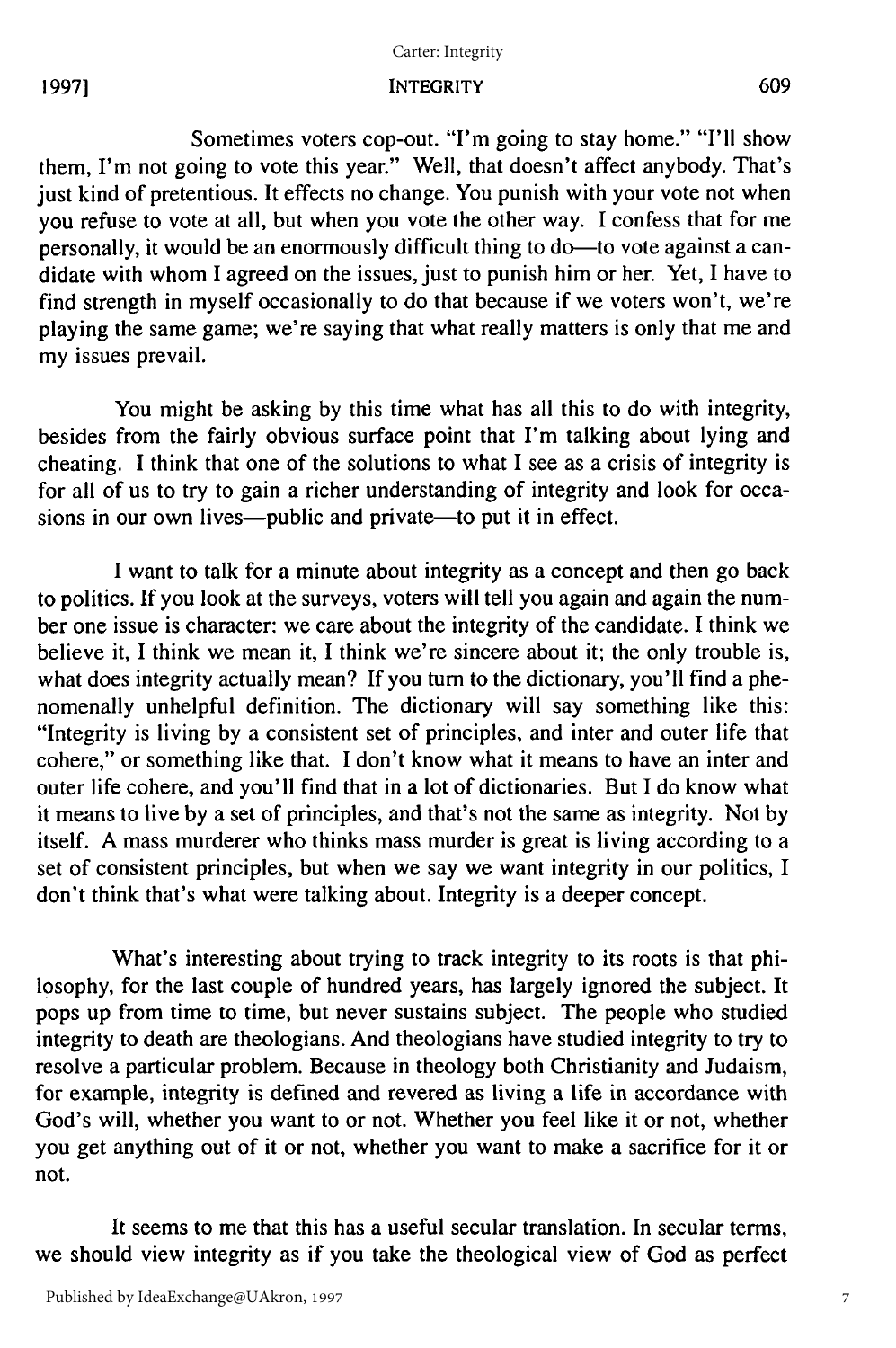#### AKRON LAW REVIEW

goodness. In secular terms integrity means doing the right and good thing whether you want to or not, whether you get anything out of it, or even at personal risk. The trouble is how to know what the right thing is.

If you read your Plato you know that from time to time-but after surprising frequency once you start looking for it—Plato says of Socrates, "What is integrity?", and at that point, Socrates stopped to think. Even Socrates didn't have all the answers; you have this vision of a man in contemplation. Someone thinking things through. I think the abode is the desire to spend on the contemplation to really worry over difficult questions. While it is difficult to find the time to do so in today's society, it's crucial to any proper understanding of integrity.

People who are always sure they have the answers-people who are always sure they are right-are people not likely to be people of integrity. They have far more in common with the murderer than they do with Socrates, because they are following their first instinct or desire and calling it a principle.

That second aspect of integrity is also tremendously important. In the end, it's not a matter of simply identifying the right thing or even of doing the right thing, but of being willing to do it even when there are risks involved. I think there is a reason that when we're asked to name people of integrity in history, we select great martyrs. Few might say Martin Luther King had a lot of integrity, at least in his public ministry. In religious traditions people identify integrity with martyrs because these are the people who sacrificed all for the good and the true and the right. But we can sacrifice less than that, we can risk less and still be risking something. A person of integrity might be the person who says to the boss, "I can't work late tonight because I promised my daughter I'd be at her school play." That's integrity and that's risk. Integrity is involved in keeping your commitments, and the risk, you see, that you may get in trouble. People say to me "That's a very harsh judgment to make," because you know you could get fired, you could get punished by the boss. That's true, and it's hard to make those judgments. But before making promises to our children that we're going to be at her play for sure, we need to take into account the likelihood that we won't be able to keep them.

The integrity in that statement to the boss isn't just keeping the commitment, it's the reflection involved in making the commitment in the first place. You see this in a marriage situation. We have a scandalously high divorce rate in America. Of course, it's dropped off a little, but currently the divorce rate is ranked very close to 50% of the marriage rate. A lot of people say that's because divorce is too easy; we don't put enough impediments to getting a divorce. I don't think that is correct. I think the reason that the divorce rate is so high is that we don't put enough impediments in the course of marriage. People too often marry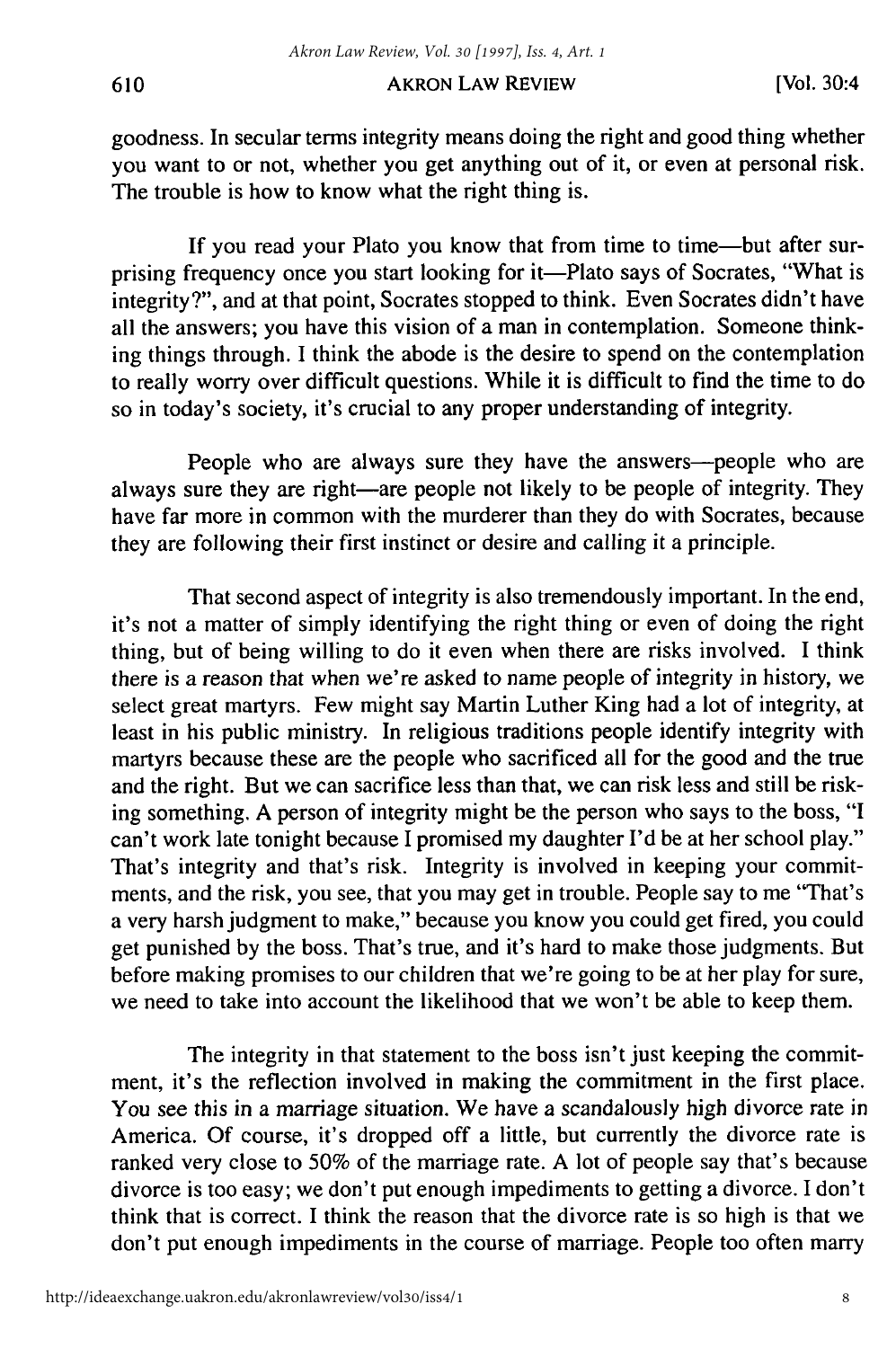#### Carter: Integrity

## INTEGRITY

without taking sufficient account of the depths and the quality of the commitment that they are about to make. We insufficiently encourage them to contemplate whether they really believe that they can spend a lifetime doing what they are about to promise.

A preacher I much admire, Louis Smead, who teaches at Fuller Theological Seminary, has written that "a successful marriage involves the power to stick with what you're stuck with." It's not as facetious as it first sounds. The point is that when we make commitments they should be commitments born of moral thoughtfulness. And when they are born of moral thoughtfulness, sometimes the commitment itself is enough to get us past time that might otherwise slow us down.

Sometimes people are in situations where they have to get a divorce. There is just no way out and no one else can make that judgment, which is why I worry about schemes to put impediments in the path of divorce. But sometimes for the sake of children, for the sake of each other, for the sake of the commitment itself, they could soldier on for a bit longer or maybe forever if they choose to make the sacrifice that that involves. Keeping commitments very often is a sacrifice. That's where our most solemn commitments need to be preceded by our most solemn occasions.

So you have these two aspects of integrity, the moral thoughtfulness, the willingness to sacrifice. How does this bring us back to politics? Well, think about it for a minute. We say that we want politicians to be people of integrity, but we sometimes make it very hard for a politician to have integrity. Let me give you one very small example to illustrate what I mean.

When Bill Clinton first took office in January of 1993, you remember one of his very first acts was to issue an executive order that altered military policy on the service of gay and lesbian members in the armed services. He said he was going to do this during his campaign, and it was no surprise to anyone that he did it. But he took a lot of flack for it. People said he was out of touch with the American main stream. As we modified the policy, he stepped back a little bit from what he originally proposed, and then people said he was being wishy washy. It's very interesting about the way we talk about politicians. We very rarely discuss politicians with any possibility of their main principle. We discuss instead the political advantages and disadvantages of their positions. The terrible trouble this puts us in is exactly the one that Bill Clinton found himself in January 1993. Namely, that if you do something that is popular you're pandering; if you do something that is unpopular you're out of touch; and having been told you're out of touch, you decide to do what's popular so you're flip flopping and follow-

**19971**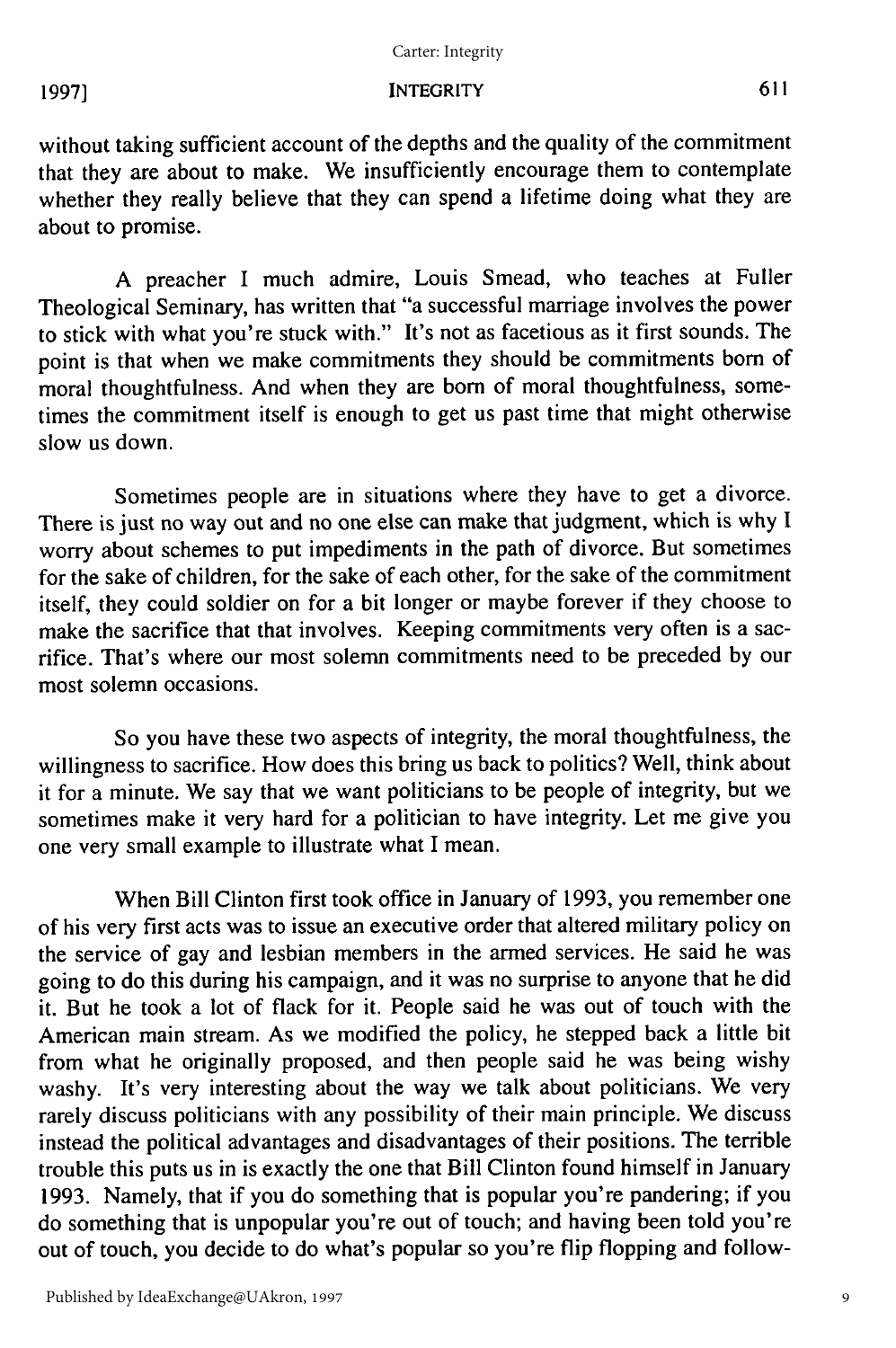#### AKRON LAW REVIEW

ing the opinion poll. It's a kind of lose-lose situation.

There is very little a politician can do that will cause anyone to stand up and say "look at this principled individual." And the terrible thing about all this is that although we say that we want politicians of integrity, which implies some notion of having the courage of their convictions, too often what we really want our politicians to have is our convictions. That is, politicians whose minds will change when ours do, which somehow we see as being principled. Politicians understand this. So that we may accuse somebody, we accuse most politicians at sometime or another of following the opinion polls, but politicians know they're not going to lose by doing that.

Political scientists who study behavior of members of legislatures say that the easiest way to predict how legislators will vote is by what will help them get re-elected. That makes sense—that's kind of why you have elections. It's not a very surprising finding. But once you recognize that this proposition is built into that idea of democracy, it's actually a little strange that we attack our politicians for doing what's popular. The very reason we have them stand for reelection is so that the public can pass verdict on what they've done.

There is a deep incompatibility between electing politicians and accusing them of wanting to do what will get them elected. Yet, when they do what will get them elected, we say they're being unprincipled. It's as though our desire, our ideal politician, is someone principled that is unable to be elected in the first place, or if elected, will be voted out of office at the first opportunity. Those are the sorts of things I mean when I say that we make it very hard for politicians to be people of integrity.

Don't misunderstand me. I'm not suggesting that anybody's integrity is off limits or not fair game for criticism. I'm only suggesting that our own behavior as voters and our own behavior as adults doesn't provide much reason for politicians-whom we accuse for lacking integrity-to behave very differently than they do. I want to suggest tonight a handful of fairly simple rules that if we as voters and citizens would begin to think about following in our political selves, might encourage politicians to be over the principle people that we all want to be and we ought to reward them for being.

Let me suggest five rules, recognizing that all of them are enormously difficult to follow. First rule: we ought to reward politicians for telling us the truth. You might say that they do tell us the truth. They try to. Some of them lie to us then tell us the truth, but sometimes they tell us the truth, and even when we know it's the truth, we punish them for it. The easiest example of this is the social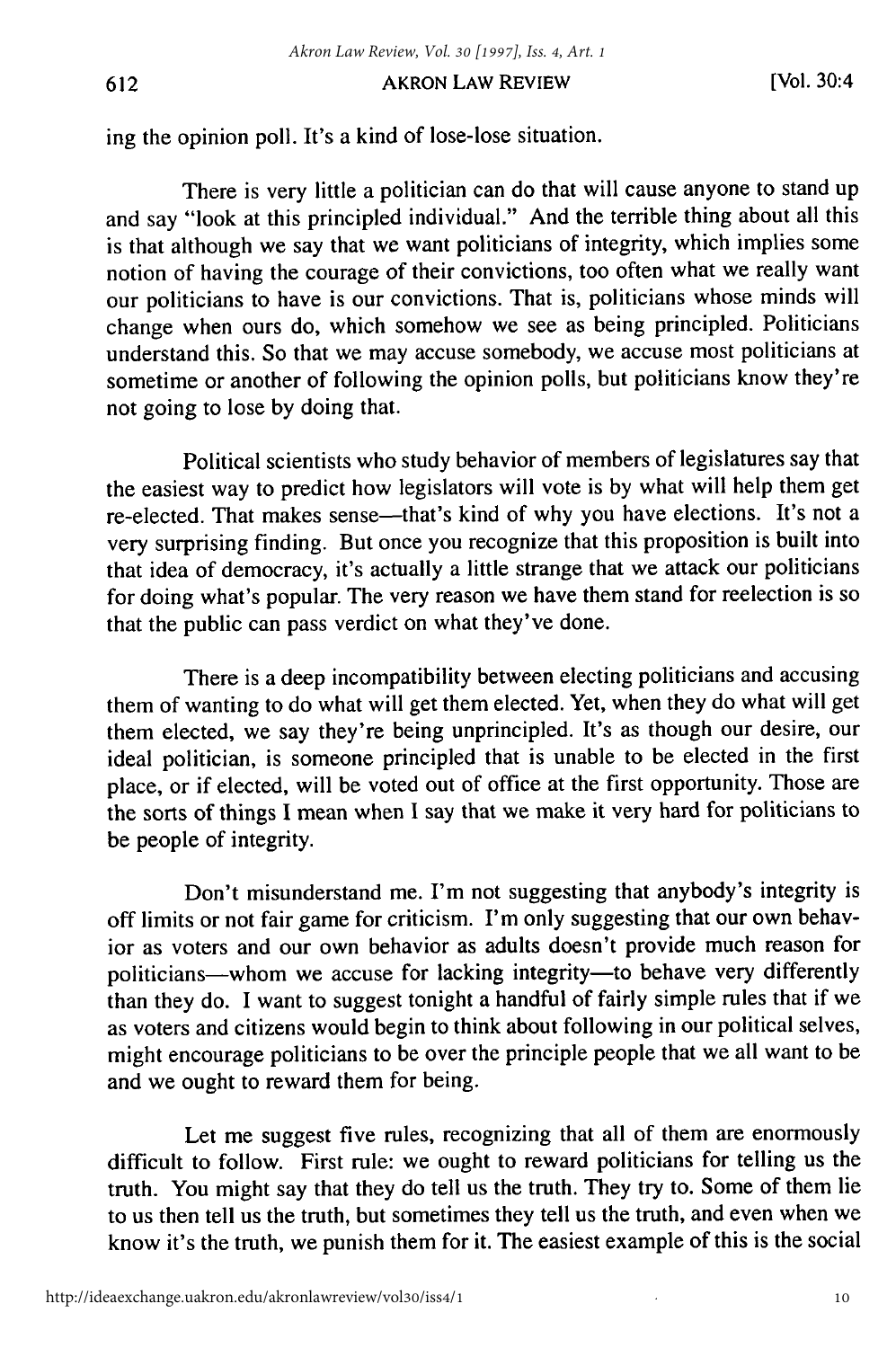# INTEGRITY Carter: Integrity

# **1997]**

security system. Everybody knows the social security system is in trouble. In the long run, or for baby-boomers like me, actually in the short run, it's going to need one of two things: a greater infusion of money, or a reduction in the amount of money that goes out. When you're looking at the prospect of losing money, those are the only two ways to avoid it. An infusion of money means higher social security taxes, a reduction of outlays means lower benefits. There is no third possibility. There is nothing else that you can do to protect the system, but a politician that proposes either one of those things is committing political suicide. You can't talk about it, and in a way it's quite bizarre. The social security system, which is a wonderful innovation in American politics, is a system that needs to be protected and nurtured. Yet, it is run in a manner that we wouldn't allow a private investment to run, a manner in which money that is paid in current investments is used to repay past investors. That's a pansy scheme if you do it privately, and its against the law. But it's the only way we've been able to come up with to keep social security afloat and it's embarrassing. It's embarrassing that we can't actually have a conversation about it, but it's political suicide. The truth should be rewarded instead of punished.

The second thing along this line is that some things are more important than others. That may seem obvious, but my point is that **...** government has to set priorities. And that's a really hard thing to do. What priorities? Let's make it very basic. Suppose you had only enough money to fund either a school lunch program or the National Endowment for the Arts. The choices aren't always that stark, but they can be. These are both, in my judgment, enormously valuable programs, but it's inconceivable that we can seriously believe that they are equally valuable programs. You and I may disagree about which one is more valuable, but the notion that because they are both good, they are both equally good, is bizarre. Yet too often in politics, we behave exactly that way. Everything that is desirable is equally good. Sometimes you can do only some of the desirable things and not others. Politics is the art of compromise, not the art of perfection. We as voters come to understand that we give our politicians freedom to operate as though there is a real world that's affected by their decisions.

The third proposition-near and dear to my heart-is that people are ends, not means, just as we all studied in philosophy when we were undergraduates. What that means in politics is that sometimes the goal is not to persuade people to change their minds and support what you have in mind. Sometimes the goal has to be to listen to what others have to say. Democracy is not principally about voting. Most nations in the world have elections, but relatively few of them are nations we would recognize as democracies. I suggest what makes democracy work over an extended period of time is the fact that all of us, as citizens, afford each other the free and equal respect, which means we talk to each other, not just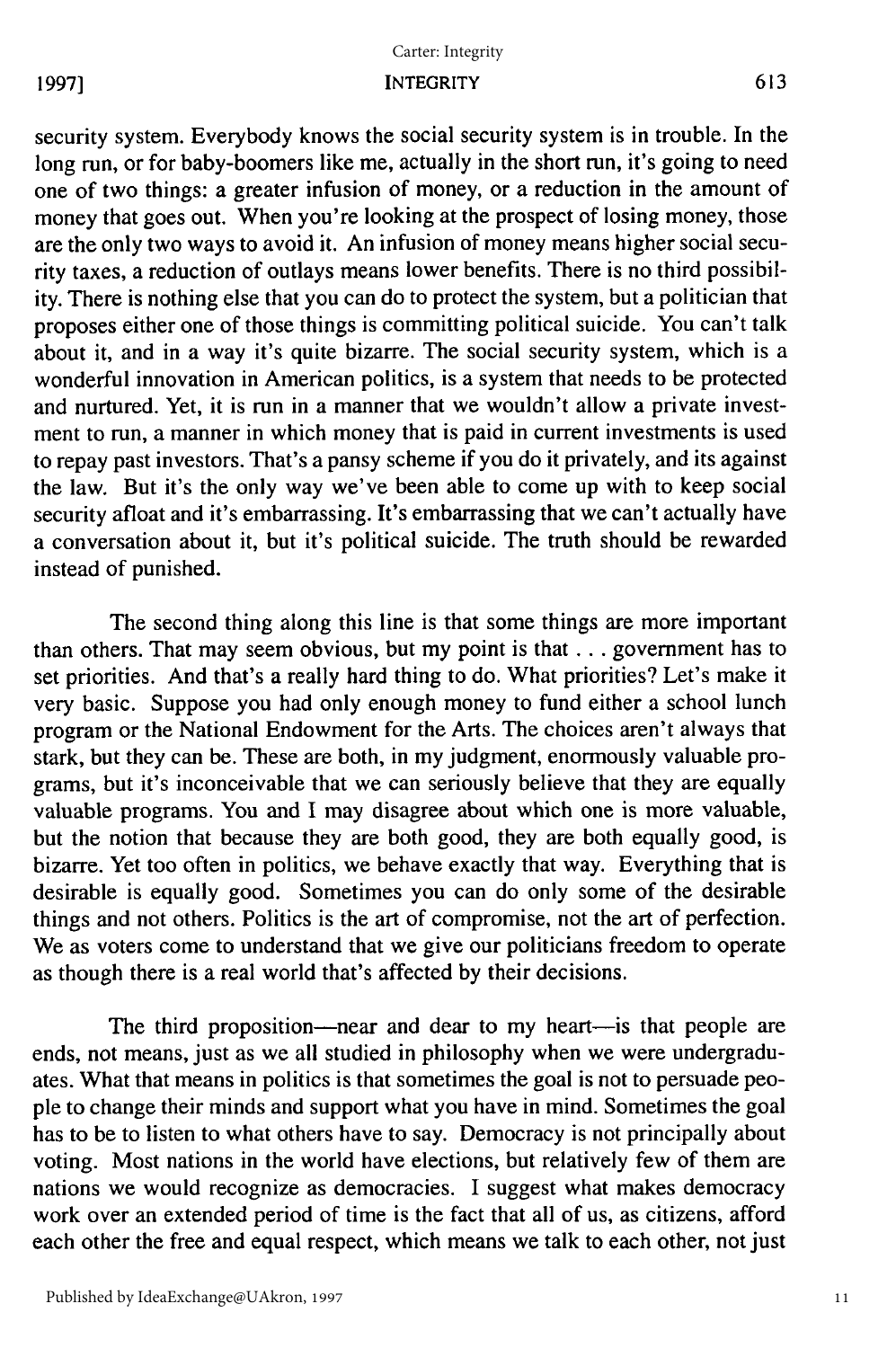#### AKRON LAW REVIEW

to our friends or those who agree with us, but to those who disagree and with strangers. With strangers that can't be forgotten. We talk in an open conversation. Open conversation means sacrifice. Remember, integrity involves sacrifice and means putting something on the line. Freedom of conversation means that if you are going to give me a genuine opportunity to persuade you that I'm right, then surely I have to give you a genuine open opportunity to persuade me that you're right. This is something we often tend to forget. Too many of us, and I'm very guilty of this, indulge in the habit of listening with our mouths instead of with our ears when someone with whom we disagree with is talking. I do this all of the time. I sit there listening to their nonsense, waiting for the opportunity to rebut that last foolish comment they made, instead of listening with my ears to what it is that they are saying. When you don't listen to people they get alienated, and that's political disaster.

One of the problems in America, in my judgment, is that in the last thirty years many politicians and political activists have come to decide there are easier ways of getting the message across than listening to what people have to say, instead of listening to strangers and talking to them. Listen and I'll tell you a brief and embarrassing story.

I was at a conference in Miami, Florida about a couple of years ago. It was a conference about religion and politics. I was speaking about voting habits of politically liberal Christian evangelicals. What was interesting was how many people in my audience didn't believe there was such a thing as a politically liberal Christian evangelical, and what's even more interesting about that is that there were both liberals and conservatives that didn't believe that there was such a thing as a politically liberal Christian evangelical. But that's only part of the problem, or rather illustrates the problem. After my remarks were over, two young women that happen to be African American came up to me and told me that they were politically liberal Christian evangelicals, so they appreciated my remarks. Then they said, "But why did you have to go tearing down our leader that way in your remarks?" I said, "Your leader, I don't understand. The only person I criticized in my remarks was Pat Robertson," and they said "That's the point."

Now, as a law professor I'm not often at a loss for words, but I couldn't quite figure out how as politically liberal Christian evangelicals they came to view Pat Robertson as their leader. Then they told me a very sad story. They told me that they had, over the years, been involved in a lot of liberal political organizations, but over time it had become very hard because some people were skeptical or hostile toward them because of their very open evangelical faith. In the end, if they were forced to choose between a place that liked their politics and ridiculed their faith, or a place that liked their faith and ridiculed their politics, they would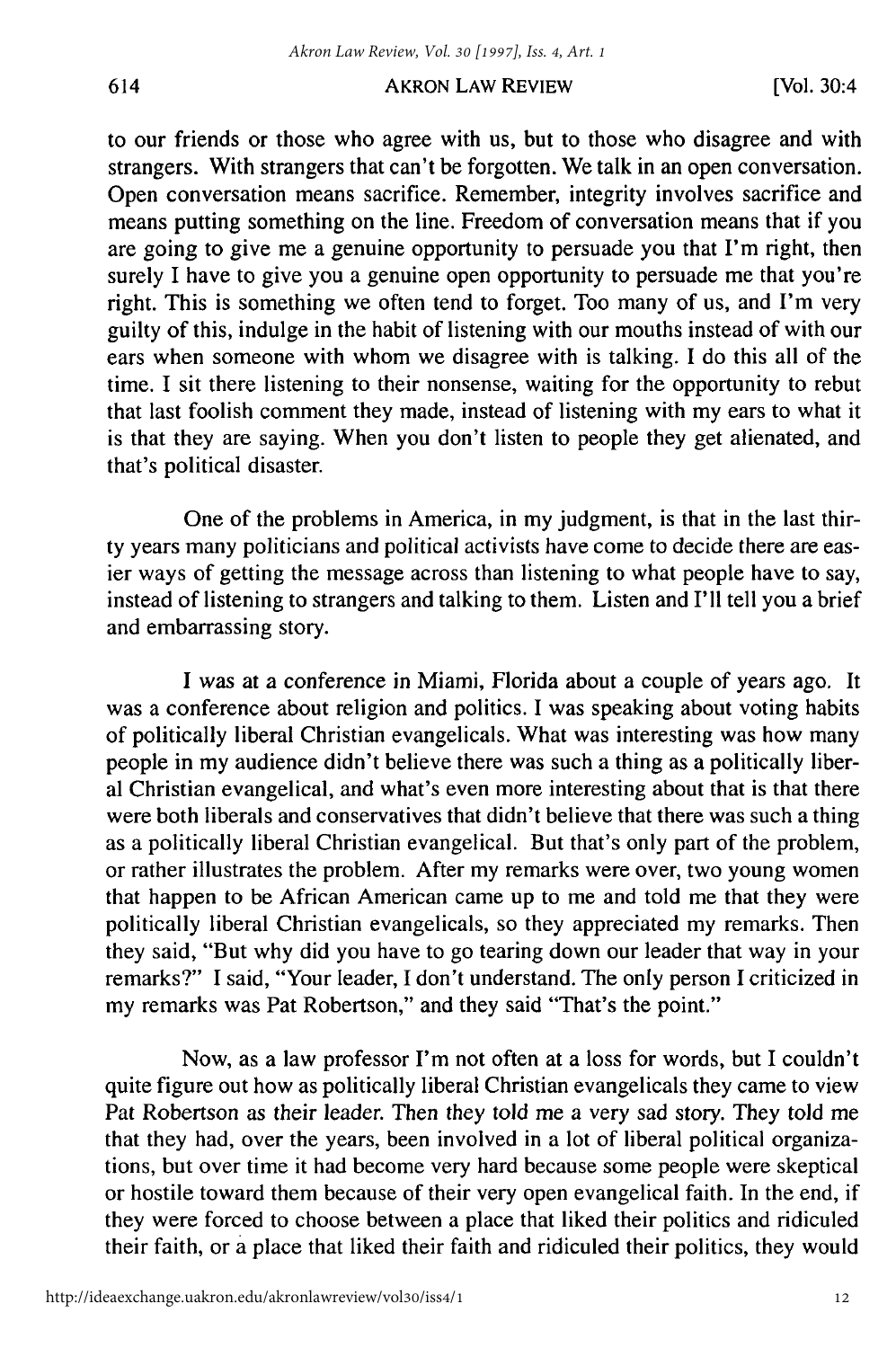#### Carter: Integrity

# **19973**

#### INTEGRITY

go where their faith was accepted. I think a lot of people have to make those choices. As I have traveled America during the last few years, I have run into a lot of people who were Christian Coalition members or voters who are politically liberal on a variety of issues, but they don't feel they have another choice. They don't feel there is a home for liberal politics where they can discuss their religious faith without fear of people ridiculing them. If that's true, that's a very sad thing. Mind you, that's their perception, but it's a pretty wide-spread one and it's something people ought to be aware of. That's what I mean when I say people feel alienated—they go to the fringes when they feel that they aren't welcome in main stream politics.

At the fringes people are organized, and organized hard. It's very funny when I talk about religion and politics. I'm often asked "What about the Christian Coalition." I say, "What about the Christian Coalition?" They say "What can I do to stop them," and I say, "Well look, its really very simple. The Christian Coalition is a political organization that is responding to a vacuum in mass groups organizing in America. The Christian Coalition organizes on a local basis. Their stated goal is to have ten trained political organizers in every electoral district in America by the year 2000. There are one hundred seventy-five thousand electoral districts in America. That's 1.75 million trained political organizers. If you don't like that, then all you can do is go out and train eleven organizers in every district in America. If you're not willing to do that, you deserve to lose."

Politics is not about how many press conferences you're going to hold or how many television commercials you can run, or who you can sue; it's about getting out there and treating people seriously. When you sit in the living room with a stranger and talk to him or talk to her about issues, that's when people's eyes light up. They feel wanted and they decide how they're going to vote. The old adage of Tip O'Neil that all politics is local is still absolutely true. It's when we lose sight of that that people begin to feel treated like means rather than ends and they're lost to main street politics.

The fourth rule is that integrity demands sacrifice, something we tend to forget in a rush to make sure that our own programs win. In America, we have two great political parties, Democrats and Republicans, and what they have in common is that they are exactly the same in the following sense: neither one of them is very interested in calling us anything higher than ourselves. Neither one has any strong instinct nowadays to suggest that America involves shared sacrifice. Not just sharing of the goodies. They have different goodies to share. I know there are many Democrats and Republicans both present in the room tonight and I expect to offend all of you. But let me go ahead and say this anyway. Basically, Republicans nowadays run and say "We'll give you more money with tax cuts."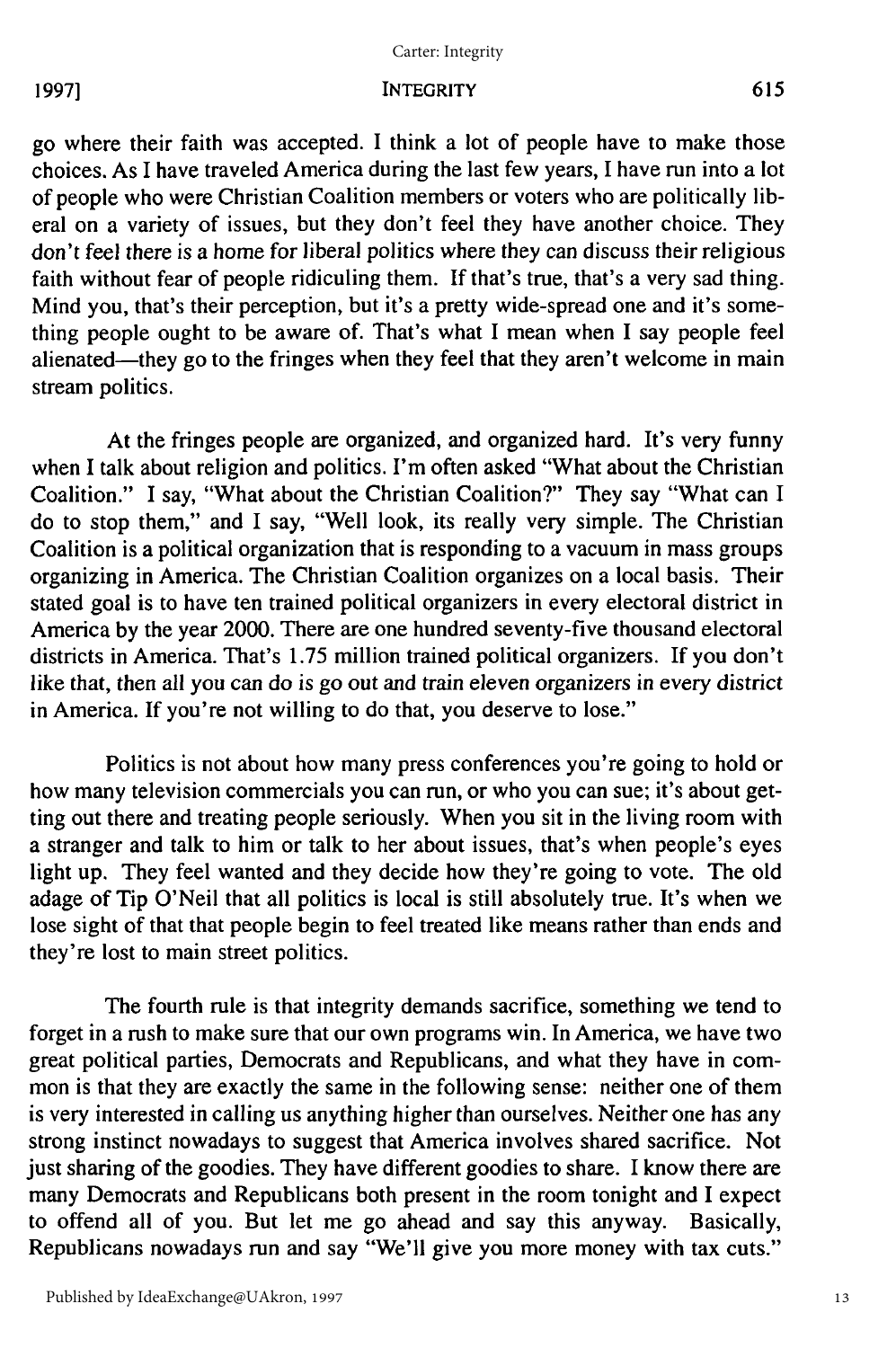## AKRON LAW REVIEW

Democrats run and say "We'll give you more constitutional rights, the fight judges on the courts." But it's the same thing. It's saying, "I will give you what you personally desire and I will not demand of you any sense of community or national responsibility in return for that which I promise. You can get what you want and give nothing back." That's how politics in America is played. All too often, that's what our parties basically promise. Don't misunderstand me-they have a lot of language in a lot of political speeches that have obligations to each other, and that's wonderful language to hear. But when it comes down to it, all too often they just say "Let me tell you what I can give you, let me tell you what I'm going to give you." No notion of sacrifice, no notion other than living together as a nation, as a people suggest some responsibility, some interdependence, suggest sometimes not getting what we want but giving it up for the sake of a larger community. More and more that notion has become foreign to American politics. As a result we have politics that, while often thoughtful and often smart, and often providing very good things, very rarely calls on us to think of ourselves as something larger than the sum of us and our families needs or wants.

The fifth principle, and the hardest one of all for me and maybe for you as well to implement, is also the simplest: Sometimes the other side wins. One of the things that's interesting, being on a college campus of course, is that I hear all the time students and faculty members saying "The reason that our side lost the election is because the voters were manipulated" or "because of this campaign commercial" or "because of racism or sexism" or various other "isms" or "because the media had a liberal bias," "because we had a conservative bias" and so on. I went looking for that after the politician was going to get up election night and say "You know, we lost! We ran a good fight and we lost. We got our message out there, I think I must have got it across, people did understand it, it wasn't distorted. They looked at our message and they looked at the other sides' message, and they liked the other one better. That happens sometimes. That's the judgment of the people. God bless America." It's so hard for people to say that sometimes. It's as though the only way we could possibly lose is because the other side cheated. The other side ran negative ads, the media was against us, the other side had too much money. There is always a reason other than the simple possibility that free and equal democratic systems looked at both sides and decided they liked one better; that the citizens who voted are just as smart as everybody else, as informed as everybody else, and as thoughtful as everybody else, just made the other decision.

Sometimes you have got to think of things this way. Sometimes you've got to imagine this possibility, because it liberates us. It liberates us from the awful condition of feeling unable to trust our fellow citizens. I think that's what all of this notion of integrity and politics has in common. That at bottom, the prob-